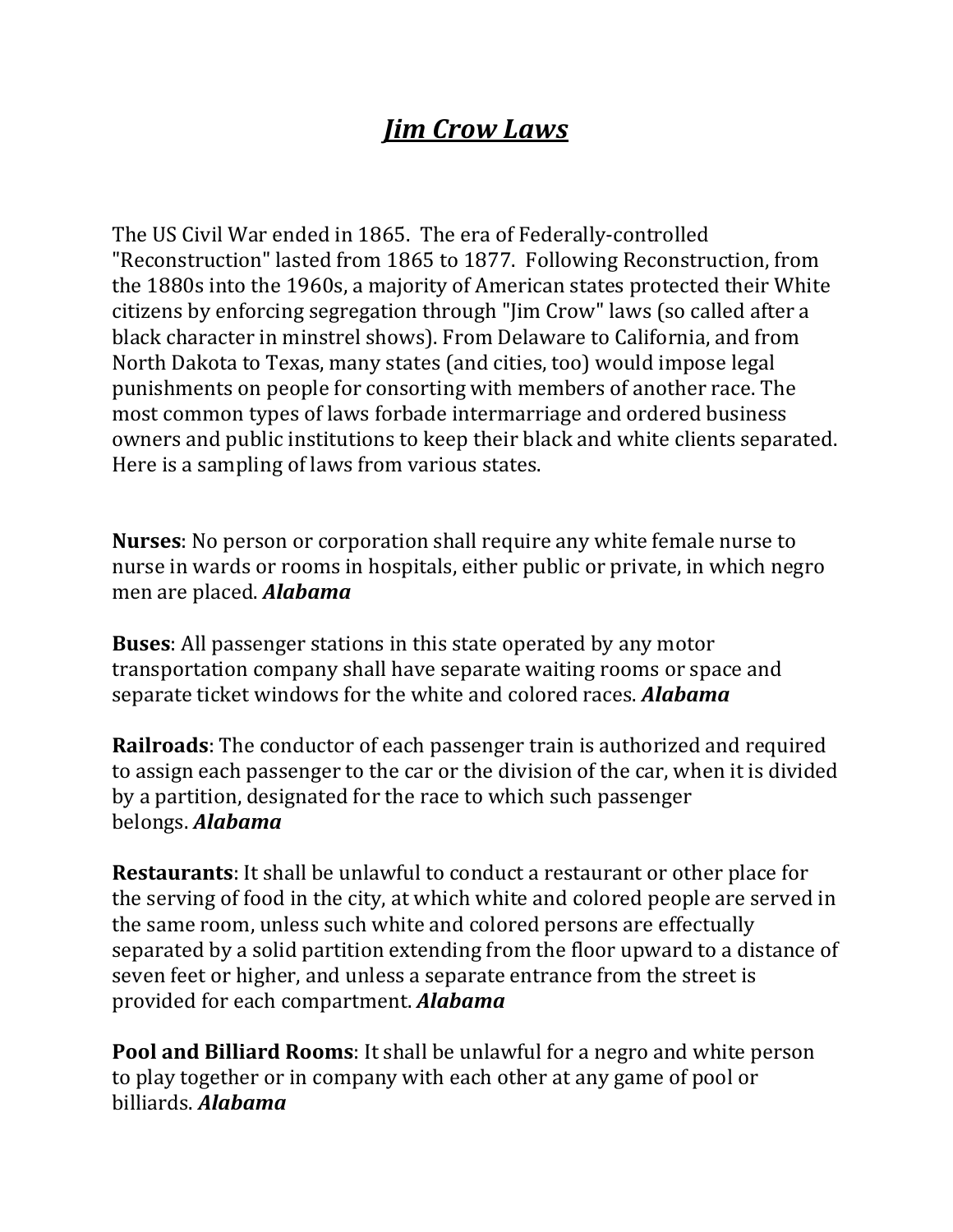**Toilet Facilities, Male**: Every employer of white or negro males shall provide for such white or negro males reasonably accessible and separate toilet facilities. *Alabama*

**Intermarriage**: The marriage of a person of Caucasian blood with a Negro, Mongolian, Malay, or Hindu shall be null and void. *Arizona* 

**Intermarriage**: All marriages between a white person and a negro, or between a white person and a person of negro descent to the fourth generation inclusive, are hereby forever prohibited. **Florida** 

**Cohabitation**: Any negro man and white woman, or any white man and negro woman, who are not married to each other, who shall habitually live in and occupy in the night time the same room shall each be punished by imprisonment not exceeding twelve (12) months, or by fine not exceeding five hundred (\$500.00) dollars. **Florida** 

**Education**: The schools for white children and the schools for negro children shall be conducted separately. **Florida** 

**Juvenile Delinquents**: There shall be separate buildings, not nearer than one fourth mile to each other, one for white boys and one for negro boys. White boys and negro boys shall not, in any manner, be associated together or worked together. *Florida*

**Mental Hospitals**: The Board of Control shall see that proper and distinct apartments are arranged for said patients, so that in no case shall Negroes and white persons be together. *Georgia* 

**Intermarriage**: It shall be unlawful for a white person to marry anyone except a white person. Any marriage in violation of this section shall be void. *Georgia*

**Barbers**: No colored barber shall serve as a barber [to] white women or girls. *Georgia*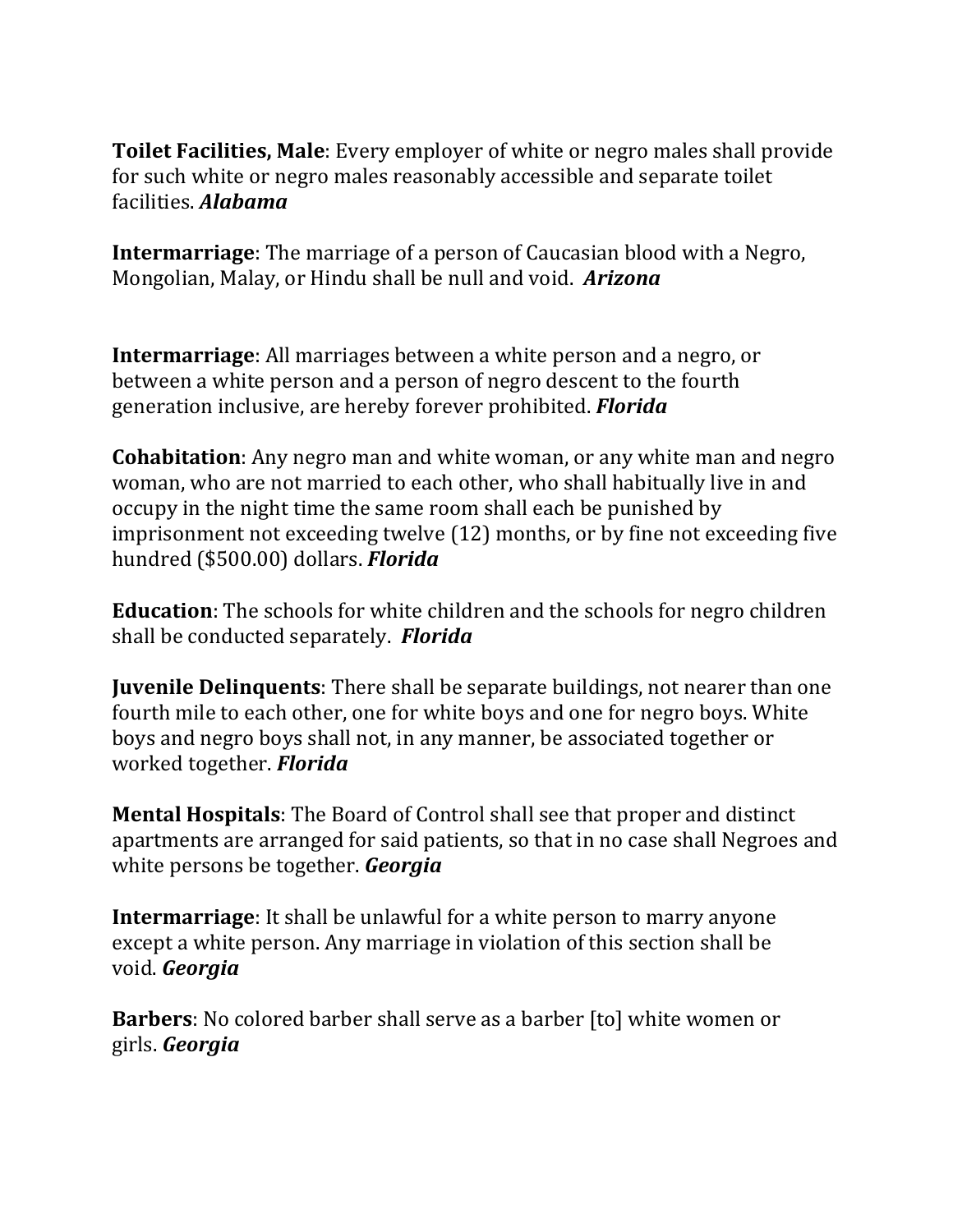**Burial**: The officer in charge shall not bury, or allow to be buried, any colored persons upon ground set apart or used for the burial of white persons. *Georgia*

**Restaurants:** All persons licensed to conduct a restaurant, shall serve either white people exclusively or colored people exclusively and shall not sell to the two races within the same room or serve the two races anywhere under the same license. *Georgia* 

**Amateur Baseball**: It shall be unlawful for any amateur white baseball team to play baseball on any vacant lot or baseball diamond within two blocks of a playground devoted to the Negro race, and it shall be unlawful for any amateur colored baseball team to play baseball in any vacant lot or baseball diamond within two blocks of any playground devoted to the white race. *Georgia*

**Parks**: It shall be unlawful for colored people to frequent any park owned or maintained by the city for the benefit, use and enjoyment of white persons... and unlawful for any white person to frequent any park owned or maintained by the city for the use and benefit of colored persons. *Georgia* 

**Wine and Beer:** All persons licensed to conduct the business of selling beer or wine... shall serve either white people exclusively or colored people exclusively and shall not sell to the two races within the same room at any time. *Georgia*

**Reform Schools**: The children of white and colored races committed to the houses of reform shall be kept entirely separate from each other. *Kentucky* 

**Circus Tickets:** All circuses, shows, and tent exhibitions, to which the attendance of ... more than one race is invited or expected to attend shall provide for the convenience of its patrons not less than two ticket offices with individual ticket sellers, and not less than two entrances to the said performance, with individual ticket takers and receivers, and in the case of outside or tent performances, the said ticket offices shall not be less than twenty‐five (25) feet apart. *Louisiana*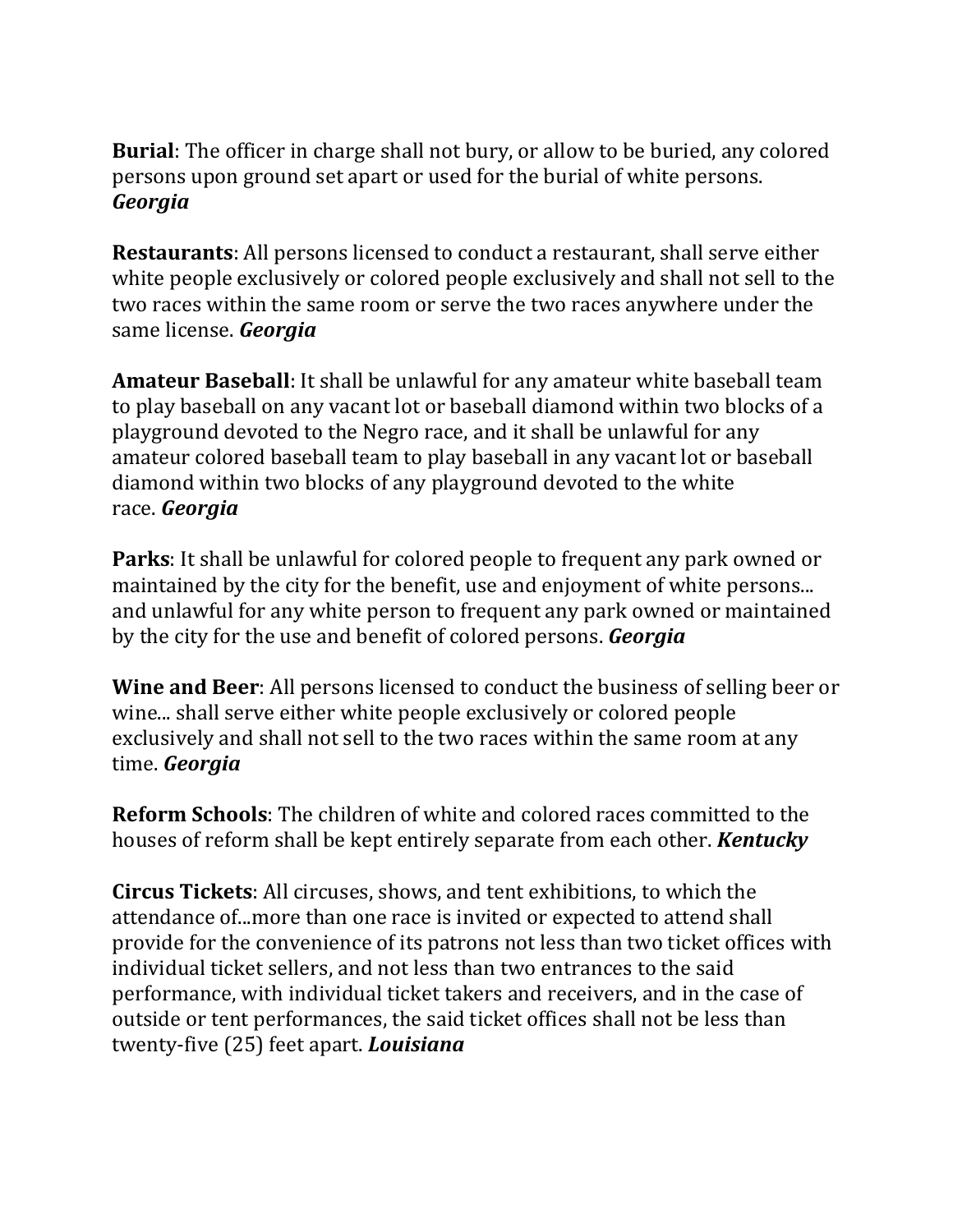**Housing**: Any person...who shall rent any part of any such building to a negro person or a negro family when such building is already in whole or in part in occupancy by a white person or white family, or vice versa when the building is in occupancy by a negro person or negro family, shall be guilty of a misdemeanor and on conviction thereof shall be punished by a fine of not less than twenty-five  $(\$25.00)$  nor more than one hundred  $(\$100.00)$  dollars or be imprisoned not less than 10, or more than 60 days, or both such fine and imprisonment in the discretion of the court. *Louisiana* 

**The Blind**: The board of trustees shall... maintain a separate building... on separate ground for the admission, care, instruction, and support of all blind persons of the colored or black race. *Louisiana* 

**Intermarriage**: All marriages between a white person and a negro, or between a white person and a person of negro descent, to the third generation, inclusive, or between a white person and a member of the Malay race; or between the negro and a member of the Malay race; or between a person of Negro descent, to the third generation, inclusive, and a member of the Malay race, are forever prohibited, and shall be void. *Maryland* 

**Railroads**: All railroad companies and corporations, and all persons running or operating cars or coaches by steam on any railroad line or track in the State of Maryland, for the transportation of passengers, are hereby required to provide separate cars or coaches for the travel and transportation of the white and colored passengers. **Maryland** 

**Education**: Separate schools shall be maintained for the children of the white and colored races. **Mississippi** 

**Promotion of Equality**: Any person...who shall be guilty of printing, publishing or circulating printed, typewritten or written matter urging or presenting for public acceptance or general information, arguments or suggestions in favor of social equality or of intermarriage between whites and negroes, shall be guilty of a misdemeanor and subject to fine not exceeding five hundred  $(500.00)$  dollars or imprisonment not exceeding six  $(6)$  months or both. *Mississippi*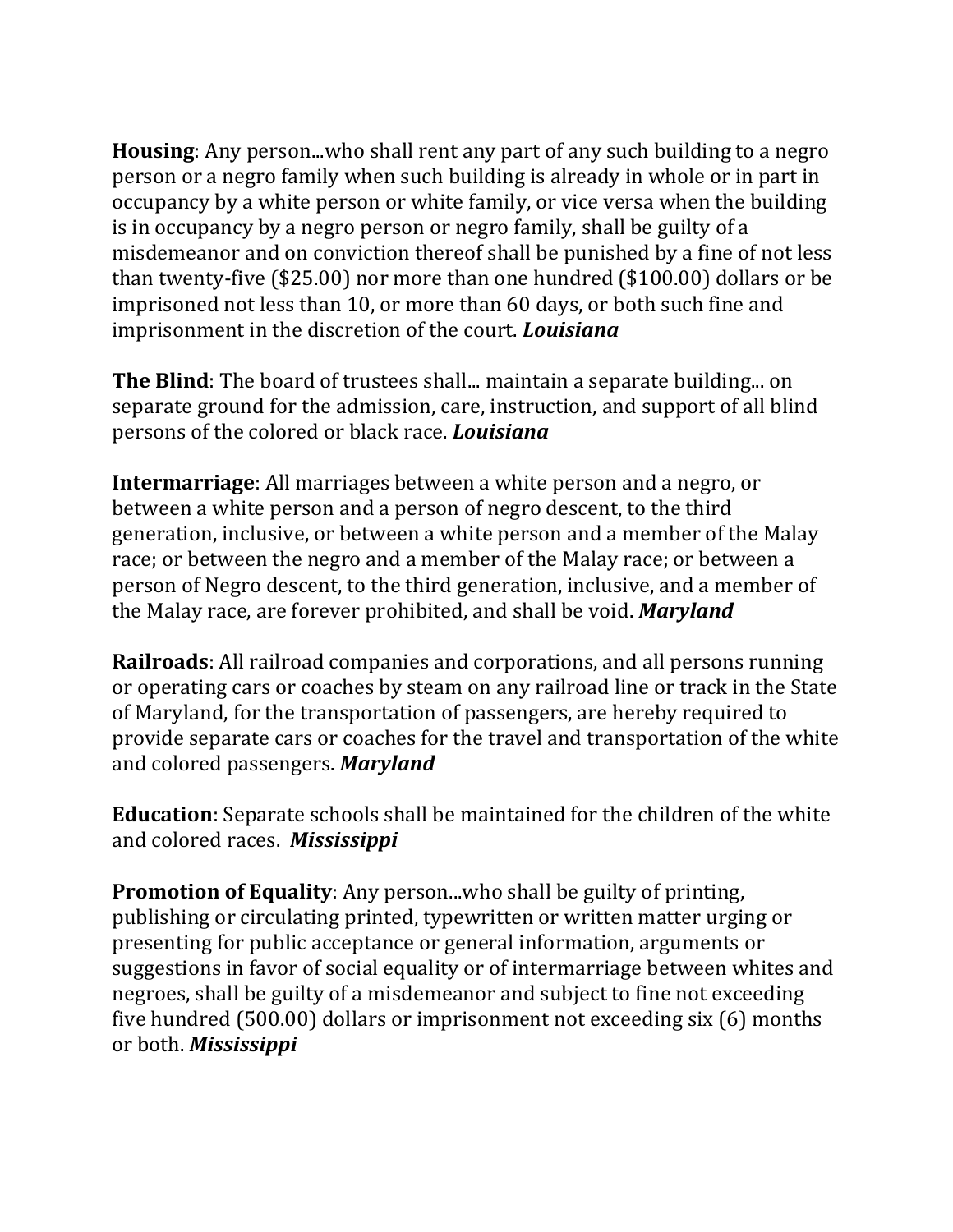**Intermarriage**: The marriage of a white person with a negro or mulatto or person who shall have one-eighth or more of negro blood, shall be unlawful and void. *Mississippi*

**Hospital Entrances**: There shall be maintained by the governing authorities of every hospital maintained by the state for treatment of white and colored patients separate entrances for white and colored patients and visitors, and such entrances shall be used by the race only for which they are prepared. *Mississippi*

**Prisons**: The warden shall see that the white convicts shall have separate apartments for both eating and sleeping from the negro convicts. **Mississippi** 

**Education**: Separate free schools shall be established for the education of children of African descent; and it shall be unlawful for any colored child to attend any white school, or any white child to attend a colored school. *Missouri*

**Intermarriage**: All marriages between...white persons and negroes or white persons and Mongolians...are prohibited and declared absolutely void... No person having one-eighth part or more of negro blood shall be permitted to marry any white person, nor shall any white person be permitted to marry any negro or person having one-eighth part or more of negro blood. *Missouri* 

**Education**: Separate rooms [shall] be provided for the teaching of pupils of African descent, and [when] said rooms are so provided, such pupils may not be admitted to the school rooms occupied and used by pupils of Caucasian or other descent. *New Mexico*

**Textbooks**: Books shall not be interchangeable between the white and colored schools, but shall continue to be used by the race first using them. *North Carolina*

**Libraries**: The state librarian is directed to fit up and maintain a separate place for the use of the colored people who may come to the library for the purpose of reading books or periodicals. *North Carolina*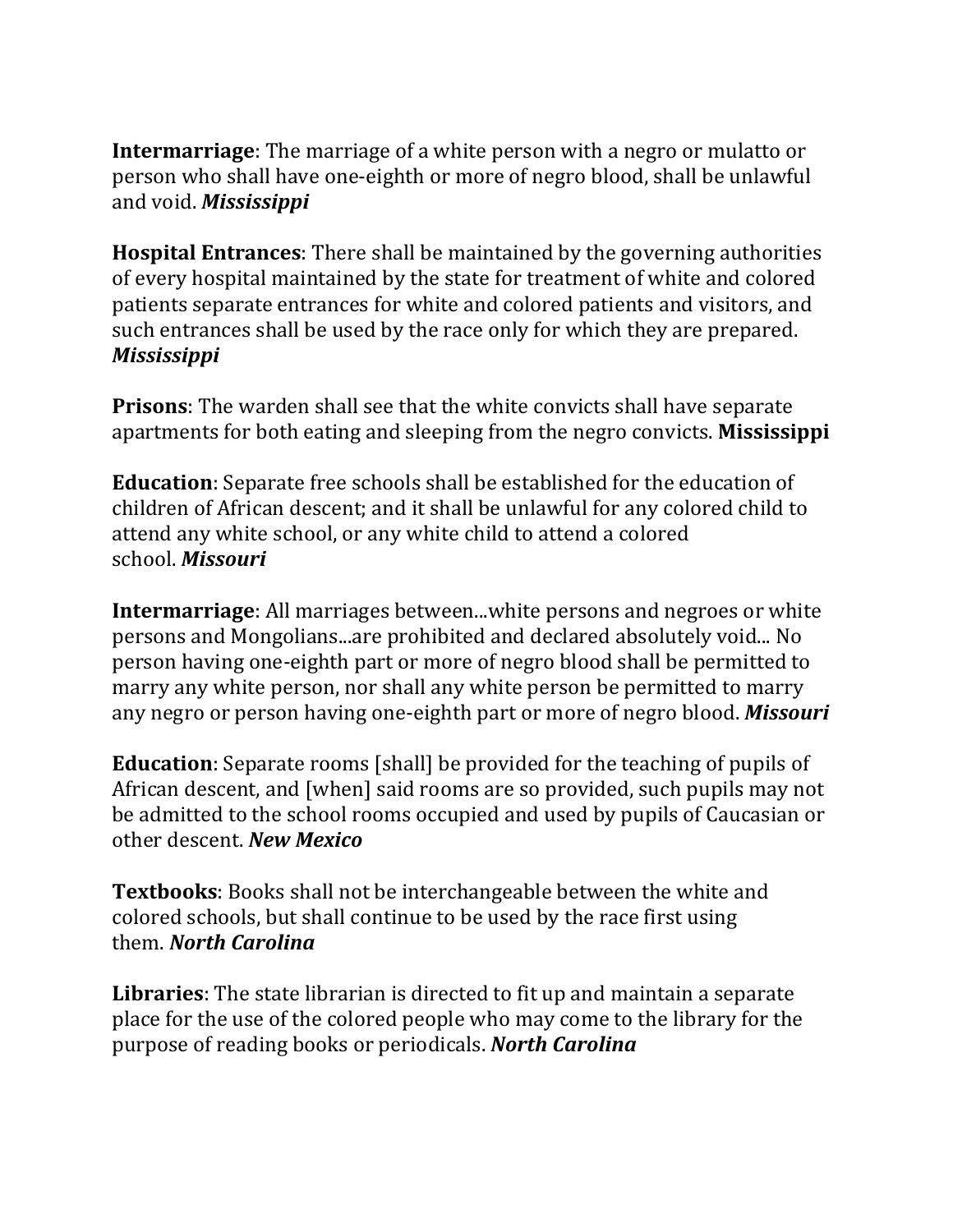**Militia**: The white and colored militia shall be separately enrolled, and shall never be compelled to serve in the same organization. No organization of colored troops shall be permitted where white troops are available, and while permitted to be organized, colored troops shall be under the command of white officers. *North Carolina*

**Transportation**: The... Utilities Commission... is empowered and directed to require the establishment of separate waiting rooms at all stations for the white and colored races. *North Carolina* 

**Teaching**: Any instructor who shall teach in any school, college or institution where members of the white and colored race are received and enrolled as pupils for instruction shall be deemed guilty of a misdemeanor, and upon conviction thereof, shall be fined in any sum not less than ten dollars  $(\$10.00)$ nor more than fifty dollars (\$50.00) for each offense. Oklahoma

**Fishing, Boating, and Bathing:** The [Conservation] Commission shall have the right to make segregation of the white and colored races as to the exercise of rights of fishing, boating and bathing. Oklahoma

**Mining**: The baths and lockers for the negroes shall be separate from the white race, but may be in the same building. **Oklahoma** 

**Telephone Booths:** The Corporation Commission is hereby vested with power and authority to require telephone companies... to maintain separate booths for white and colored patrons when there is a demand for such separate booths. That the Corporation Commission shall determine the necessity for said separate booths only upon complaint of the people in the town and vicinity to be served after due hearing as now provided by law in other complaints filed with the Corporation Commission. Oklahoma

**Lunch Counters:** No persons, firms, or corporations, who or which furnish meals to passengers at station restaurants or station eating houses, in times limited by common carriers of said passengers, shall furnish said meals to white and colored passengers in the same room, or at the same table, or at the same counter. South Carolina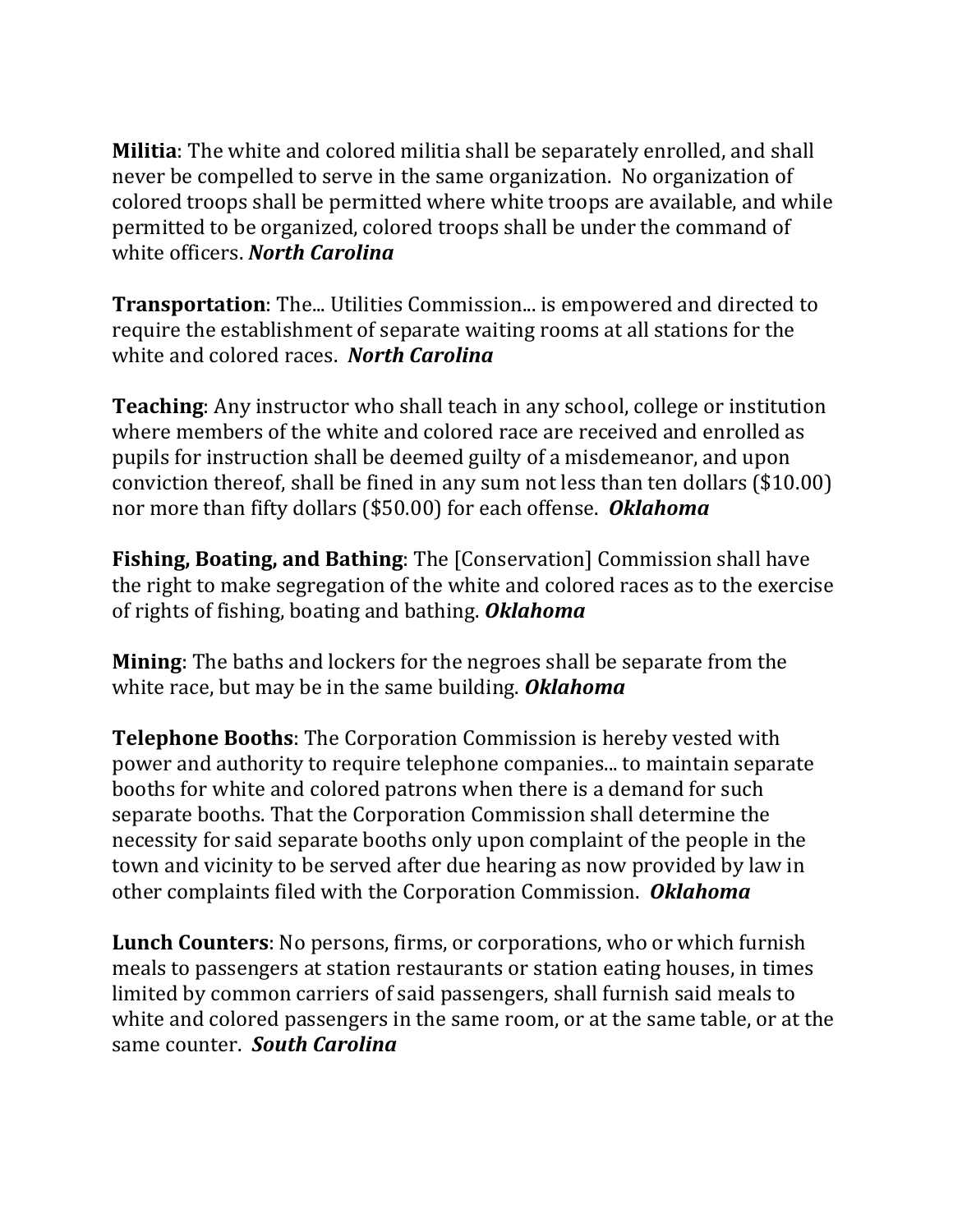**Child Custody**: It shall be unlawful for any parent, relative, or other white person in this State, having the control or custody of any white child, by right of guardianship, natural or acquired, or otherwise, to dispose of, give or surrender such white child permanently into the custody, control, maintenance, or support, of a negro. *South Carolina* 

**Libraries**: Any white person of such county may use the county free library under the rules and regulations prescribed by the commissioners court and may be entitled to all the privileges thereof. Said court shall make proper provision for the negroes of said county to be served through a separate branch or branches of the county free library, which shall be administered by [a] custodian of the negro race under the supervision of the county librarian. *Texas*

**Education**: [The County Board of Education] shall provide schools of two kinds; those for white children and those for colored children. **Texas** 

**Theaters**: Every person... operating... any public hall, theatre, opera house, motion picture show or any place of public entertainment or public assemblage which is attended by both white and colored persons, shall separate the white race and the colored race and shall set apart and designate...certain seats therein to be occupied by white persons and a portion thereof, or certain seats therein, to be occupied by colored persons. *Virginia* 

**Railroads**: The conductors or managers on all such railroads shall have power, and are hereby required, to assign to each white or colored passenger his or her respective car, coach or compartment. If the passenger fails to disclose his race, the conductor and managers, acting in good faith, shall be the sole judges of his race. *Virginia* 

**Intermarriage**: All marriages of white persons with Negroes, Mulattos, Mongolians, or Malaya hereafter contracted in the State of Wyoming are and shall be illegal and void. **Wyoming** 

**Preventing negroes from owning guns:** 1865 - Mississippi negroes required to have police approval to own guns, unless in military.